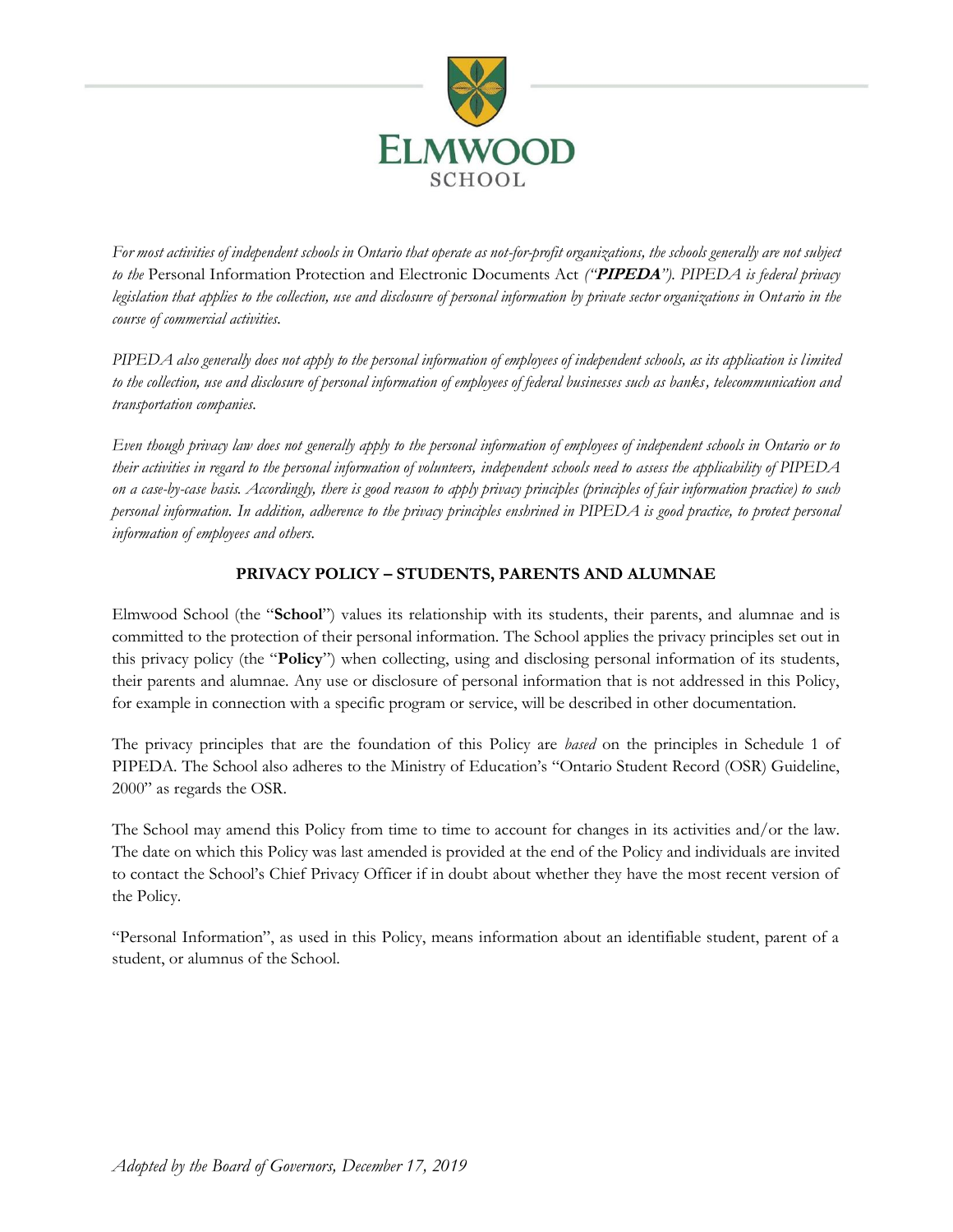### **Principle 1 – Accountability**

Accountability for compliance with this Policy rests with the School's Chief Privacy Officer, even though others within the School may have responsibility for the day-to-day collection and processing of Personal Information and may be delegated to act on behalf of the Chief Privacy Officer. The School is responsible for Personal Information in its custody and under its control, including Personal Information that it has transferred to an external service provider for processing. Where the School uses external service providers that require access to Personal Information, for example to maintain its computer system or to assist with clerical or administrative activities, it requires the service providers to treat Personal Information with a comparable level of protection to that provided by the School.

### **Principle 2 – Identifying Purposes**

The School will identify and document the purposes for which it collects, uses, or discloses Personal Information at or before the time of collection. The purposes will be limited to those which are related to the School's business and activities including without limiting the following;

- to process applications and open and maintain a student file;
- to maintain a record of a student's course of study, evaluations, academic and other achievements;
- to process or facilitate scholarships, grants and like awards;
- to provide information to other academic institutions, for example colleges and universities;
- to communicate with students and parents about matters related to the student's attendance, evaluation, course of study and School activities and events;
- to maintain contact with and notify all stakeholders of activities, events, services and other matters relating to the School;
- in connection with fundraising initiatives;
- for billing and the processing of fees and donations;
- to communicate with designated contacts and to manage emergencies;
- to obtain insurance and file insurance claims;
- to protect students, staff and the public and to detect and deter criminal activity and vandalism (video surveillance);
- to distribute School promotional material;
- in connection with a sale or other transaction or reorganization of the School's operations;
- to comply with legal requirements and cooperate with law enforcement activities.

If the School plans to use Personal Information it has collected for a purpose not previously identified, the School will identify the purpose and obtain consent to the use unless using the information without consent is permitted or required by law.

### **Principle 3 – Consent**

The School only collects, uses, or discloses Personal Information with the knowledge and consent of the individual to whom it relates (or their parent or guardian), except where otherwise permitted or required by law. The way in which the School seeks consent varies depending upon the sensitivity of the Personal Information, the reasonable expectations of the individual to whom it relates (and in the case of students, their

*Adopted by the Board of Governors, December 17, 2019 Last Updated, December 2019*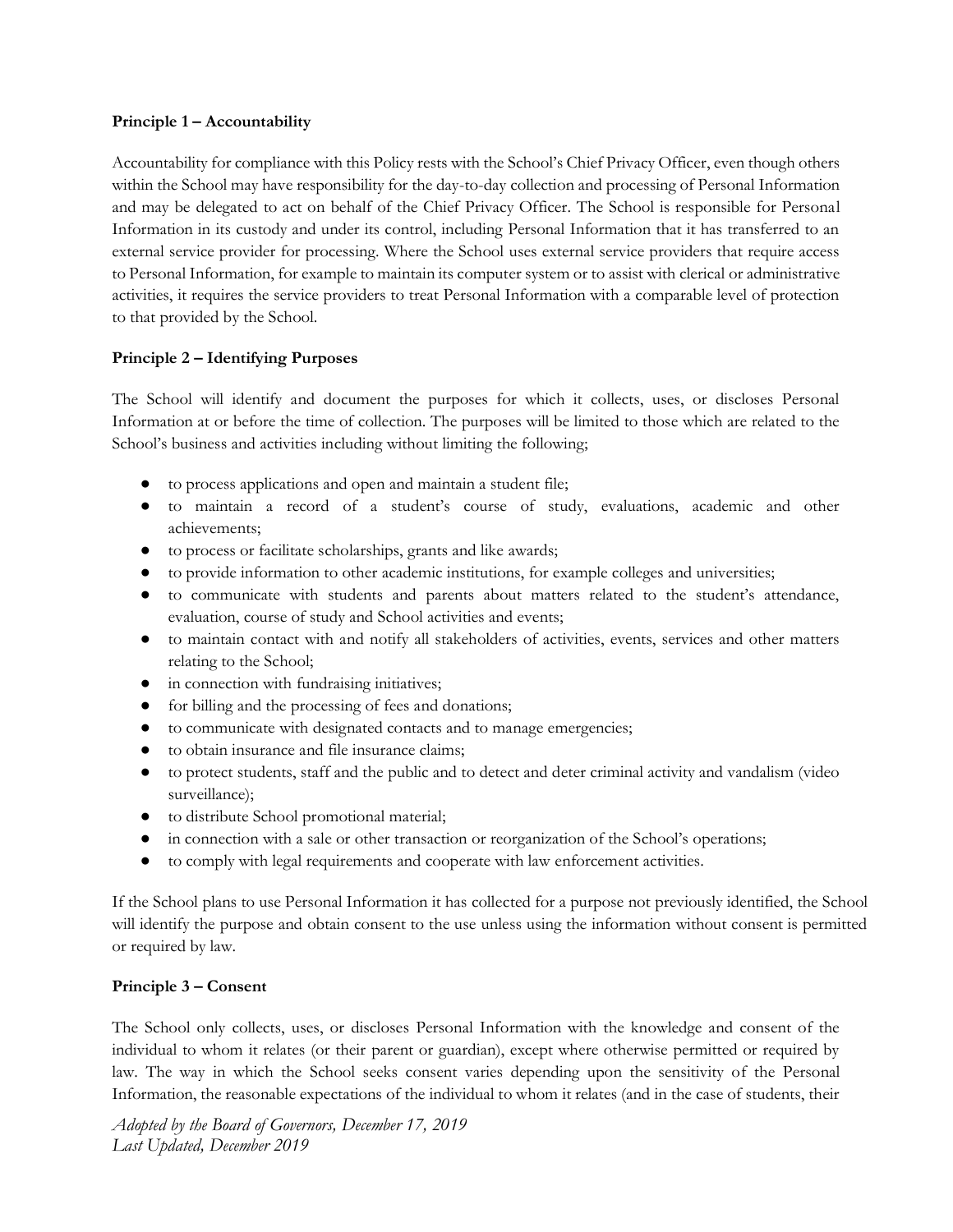parents) and the purpose for which the Personal Information is to be used. Consent may be withdrawn, subject to legal restrictions and reasonable notice, however the withdrawal (or refusal) of consent to use or disclose Personal Information may restrict or prevent participation in programs or the receipt of certain services. The School will provide notice where there will be implications to withdrawing consent.

For example, the School seeks and obtains the express consent of any recipient of any scholarship, grant or like award, before publishing any Personal Information associated with the recipient of such award.

# **Principle 4 – Limiting Collection**

The School will limit the amount and type of Personal Information it collects to that which is necessary for the identified purposes listed under Principle 2.

### **Principle 5 – Limiting Use, Disclosure, and Retention**

Similarly, the School will not use or disclose Personal Information for purposes other than those for which it was collected, except with consent or as permitted or required by law. The School retains Personal Information for as long as required to fulfill the identified purposes or to comply with statutory retention periods.

The School may hire service providers to perform services on our behalf. The School provides them with a limited amount of information which is necessary in order for them to provide the services required. They are prohibited from using the information for purposes other than to facilitate and carry out the services they have been engaged to provide and are not permitted to disclose this information to others. The School will strive to protect personal information disclosed to third parties by contractual agreements requiring that those third parties adhere to confidentiality and security procedures and protections.

In some cases, Personal Information that the School manages may be transferred, processed and stored outside Canada, and therefore may be available to government authorities under lawful orders and laws applicable therein. The School ensures that a comparable level of protection is afforded to all Personal Information transferred, processed and stored outside of Canada, as compared to the level of protection described above, through contractual means.

The School maintains a video monitoring system in the public areas of the School's premises. This system is used mainly for the protection of students, staff and the public, and assists in the detection and deterrence of criminal activity and vandalism. The School will not use the information collected from this system for any other purpose, other than personal or public safety concerns.

The School may disclose Personal Information if the School believes that the disclosure is necessary to enforce our agreements or policies, or if the School believes that the disclosure will help us protect the rights, property, or safety of the School or our students, employees or of another organization, or as otherwise permitted by applicable law. From time to time, the School may also be compelled to disclose personal information in response to a law, regulation, court order, subpoena, valid demand, search warrant, government investigation or other legally valid request or enquiry.

# **Principle 6 – Accuracy**

*Adopted by the Board of Governors, December 17, 2019 Last Updated, December 2019*